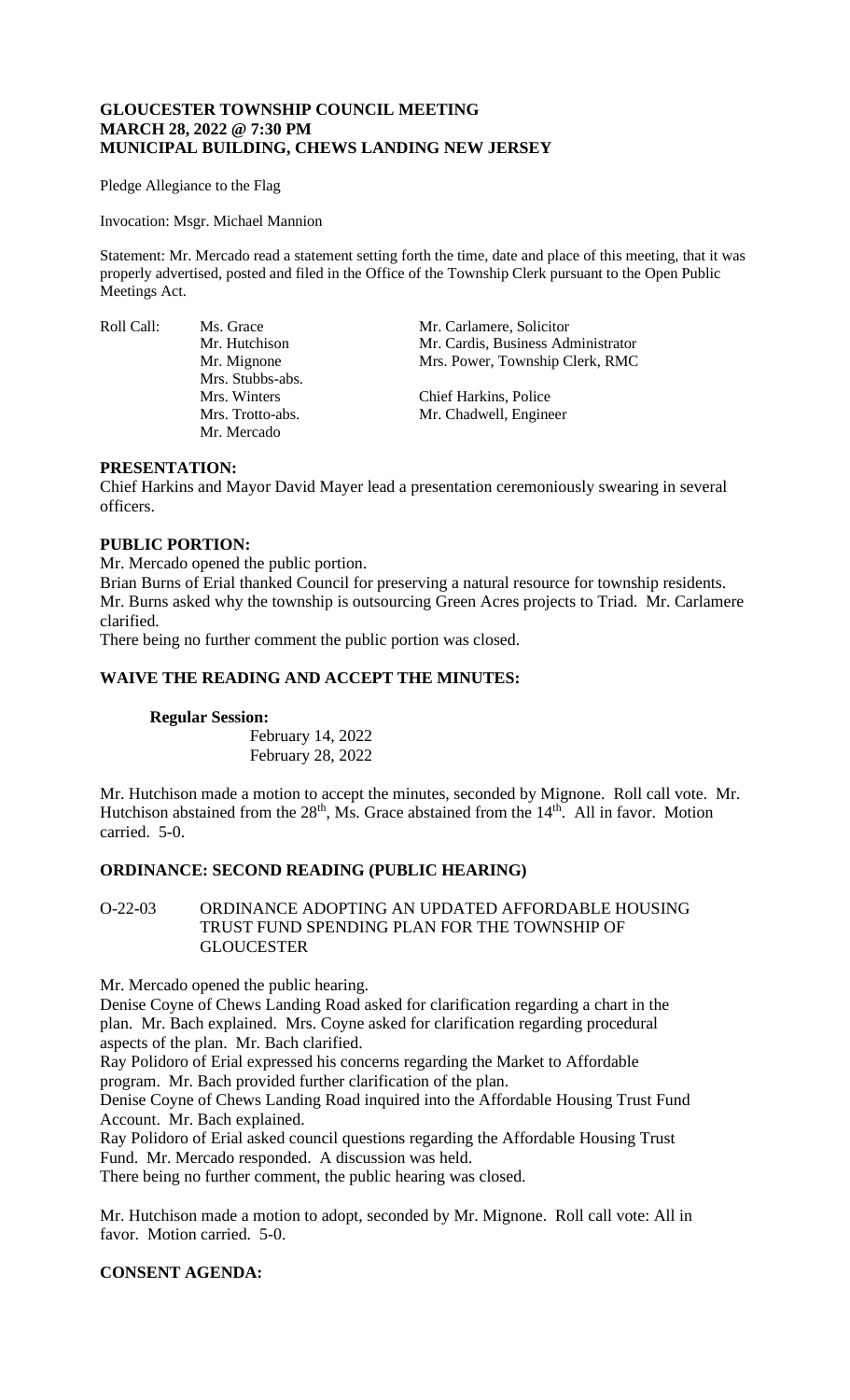## **R-22:03-084**

## **RESOLUTION AUTHORIZING PAYMENT OF BILLS**

**BE IT RESOLVED BY THE** Township Council of the Township of Gloucester, in the County of Camden, that the following bills are approved by the Township Council in accordance with the provisions of Ordinance 0-82-16 and certified by the Chief Financial Officer that the claims are proper obligation of the township, that adequate funds are available to honor these claims in the account indicated and the claim should be paid:

| <b>CURRENT ACCOUNT</b>                                                  |                    |
|-------------------------------------------------------------------------|--------------------|
| Per attached computer readout of the claims presented in the amount of  | \$<br>508,015.51   |
| <b>CAPITAL ACCOUNT</b>                                                  |                    |
| Per attached computer read out of the claims presented in the amount of | \$<br>165.677.26   |
| <b>ANIMAL TRUST</b>                                                     |                    |
| Per attached computer read out of the claims presented in the amount of | \$<br>922.20       |
| <b>DEVELOPERS ESCROW</b>                                                |                    |
| Per attached computer read out of the claims presented in the amount of | \$<br>4,959.50     |
| <b>TRUST</b>                                                            |                    |
| Per attached computer readout of the claims presented in the amount of  | \$<br>12,243.70    |
| <b>OPEN SPACE TRUST</b>                                                 |                    |
| Per attached computer readout of the claims presented in the amount of  | \$<br>4,488.17     |
| <b>MANUAL CHECKS</b>                                                    |                    |
| Per attached computer readout of the claims presented in the amount of  | \$<br>1,034,441.18 |
| $11.1$ $15.1$                                                           |                    |

Adopted: March 28, 2022

\_\_\_\_\_\_\_\_\_\_\_\_\_\_\_\_\_\_\_\_\_\_\_\_\_\_

ATTEST:

President of Council

Orlando Mercado

Township Clerk, Nancy Power, RMC

Mr. Hutchison made a motion to adopt, seconded by Mr. Mignone. Roll call vote: All in favor. Motion carried. 5-0.

#### **R-22:03-085**

### **RESOLUTION TO ALLOW DISABLED VETERAN OR OTHER EXEMPTIONS AND CREDITS FOR TAX YEAR 2022 AND TO AUTHORIZE THE TAX COLLECTOR TO CREDIT TAXES AND REFUND ANY OVERPAYMENTS**

 **WHEREAS**, the following names are owners and residents of property in the Township of Gloucester, and

**WHEREAS**, they have made proper application for Total and Permanent Service-Connected Disability tax exempt status on their property designated with the block and lots listed below and,

**WHEREAS**, they have submitted proper evidence of Total and Permanent Disability rating from the U.S. Veterans Administration in accordance with State Regulations.

**THEREFORE, BE IT RESOLVED** by the Township Council of the Township of Gloucester that the Tax Collector is authorized to grant said exemption, credit property taxes as stated for 2022 and refund any resulting credit balances.

| <b>Block Lot</b> | <b>Name</b>      | <b>Comment</b>              | <b>Amount to be Credited</b> |
|------------------|------------------|-----------------------------|------------------------------|
| 13901 70         | Michael Williams | <b>Add Disabled Veteran</b> | 2022 QTR 2 – 1,856.59        |
|                  |                  | Tax Exemption               |                              |
|                  |                  | As Of 2/7/2022              | Assessment $-187,000$        |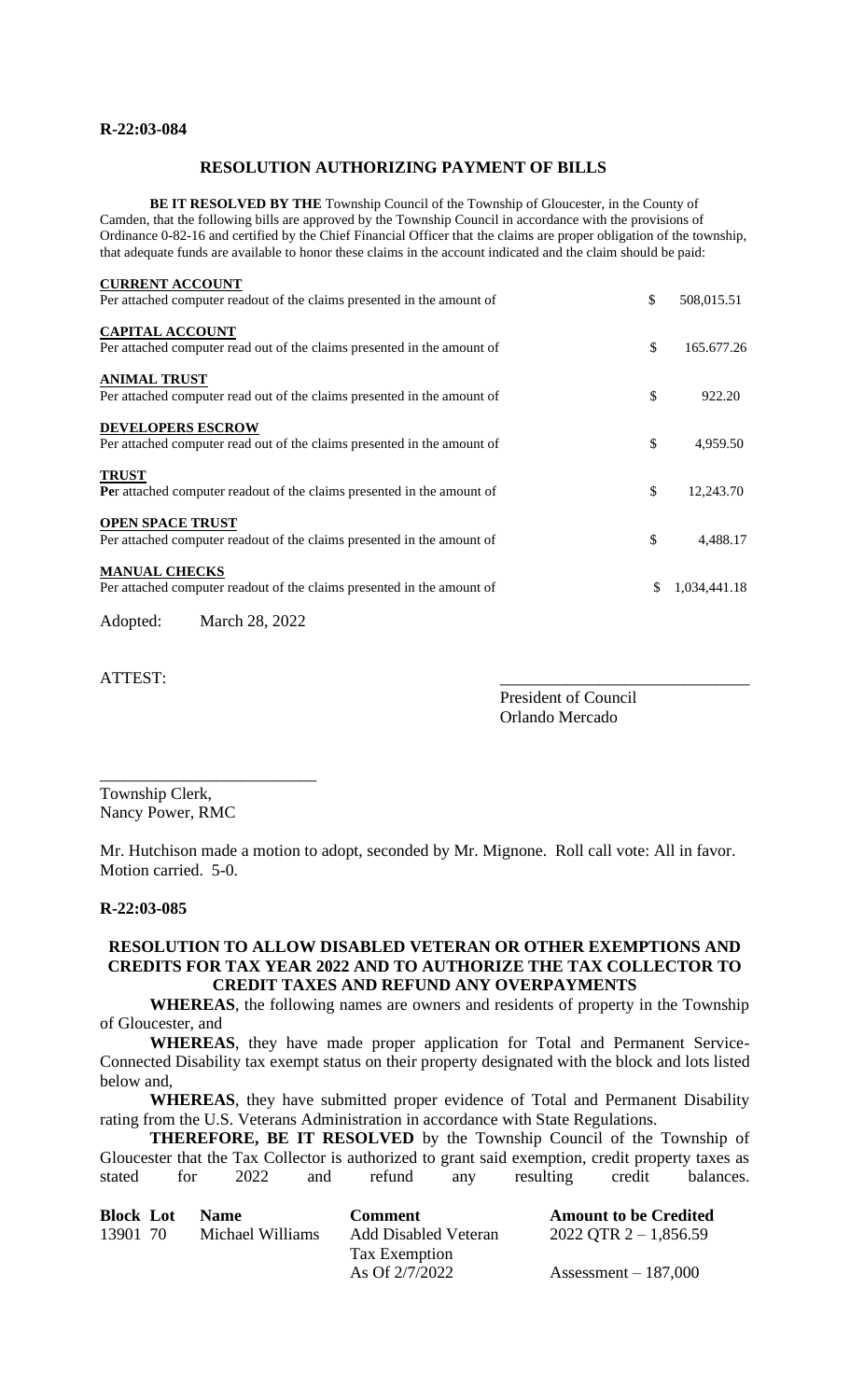|          |                    | 18603 17.01 Kiriroth Lor | <b>Add Disabled Veteran</b><br>Tax Exemption<br>As Of 2/8/22           | 2022 QTR $2 - 2,843.74$<br>Assessment $-277,100$ |
|----------|--------------------|--------------------------|------------------------------------------------------------------------|--------------------------------------------------|
| 18801 21 |                    | Richard Johnson          | <b>Add Disabled Veteran</b><br>Tax Exemption<br>As Of 2/8/22           | $2022 - 1,744.78$<br>Assessment $-177,600$       |
| 13306 1  | C <sub>0</sub> 205 | Lagail Smith             | <b>Add Disabled Veteran</b><br><b>Tax Exemption</b><br>As Of $1/17/22$ | $2022 - 1,954.55$<br>Assessment $-188,300$       |
| 8703     | 8                  | James Goodman            | <b>Add Disabled Veteran</b><br>Tax Exemption<br>As Of 3/7/22           | $2022 - 1,589.34$<br>Assessment $-157,400$       |
| 8901     | 40                 | John Camera              | <b>Add Disabled Veteran</b><br>Tax Exemption<br>As Of 2/8/22           | $2022 - 2,439.56$<br>Assessment $-274,700$       |

Adopted: March 28, 2022

\_\_\_\_\_\_\_\_\_\_\_\_\_\_\_\_\_\_\_\_\_\_\_\_\_\_\_\_\_\_\_\_

President of Council Orlando Mercado

\_\_\_\_\_\_\_\_\_\_\_\_\_\_\_\_\_\_\_\_\_\_\_\_\_\_\_\_\_\_\_\_\_

Township Clerk Nancy Power, RMC

Mr. Hutchison made a motion to adopt, seconded by Mr. Mignone. Roll call vote: All in favor. Motion carried. 5-0.

#### **R-22:03-086**

# **RESOLUTION AUTHORIZING REFUNDING OF TAXES**

**BE IT RESOLVED** by the Township Council of the Township of Gloucester to authorize the refunding of the following credit balances:

| <b>BLOCK LOT</b> |                | <b>NAME AND ADDRESS</b>                                                                   | <b>YEAR</b> | <b>AMOUNT REASON</b> |                          |
|------------------|----------------|-------------------------------------------------------------------------------------------|-------------|----------------------|--------------------------|
| 10104            | 10             | <b>Gregory Funding</b><br>P.O. Box 230579<br><b>Tigard, OR 97281</b><br>Attn: Jini Stupak | 2022        | \$2,084.13           | <b>Erroneous Payment</b> |
| 19001            | $\overline{4}$ | <b>Whansley Pierre</b><br>5 Aberdeen Drive<br>Sicklerville, NJ 08081                      | 2022        | \$900.50             | Overpayment              |
| 20103            | 5              | Corelogic<br>3001 Hackberry Rd.<br>Irving, $TX$ 75063<br>Attn: Refunds Department         | 2022        | \$1,744.78           | Overpayment              |

Adopted**:** March 28, 2022

President of Council Orlando Mercado

\_\_\_\_\_\_\_\_\_\_\_\_\_\_\_\_\_\_\_\_\_\_\_\_\_\_\_\_\_\_\_\_\_\_\_\_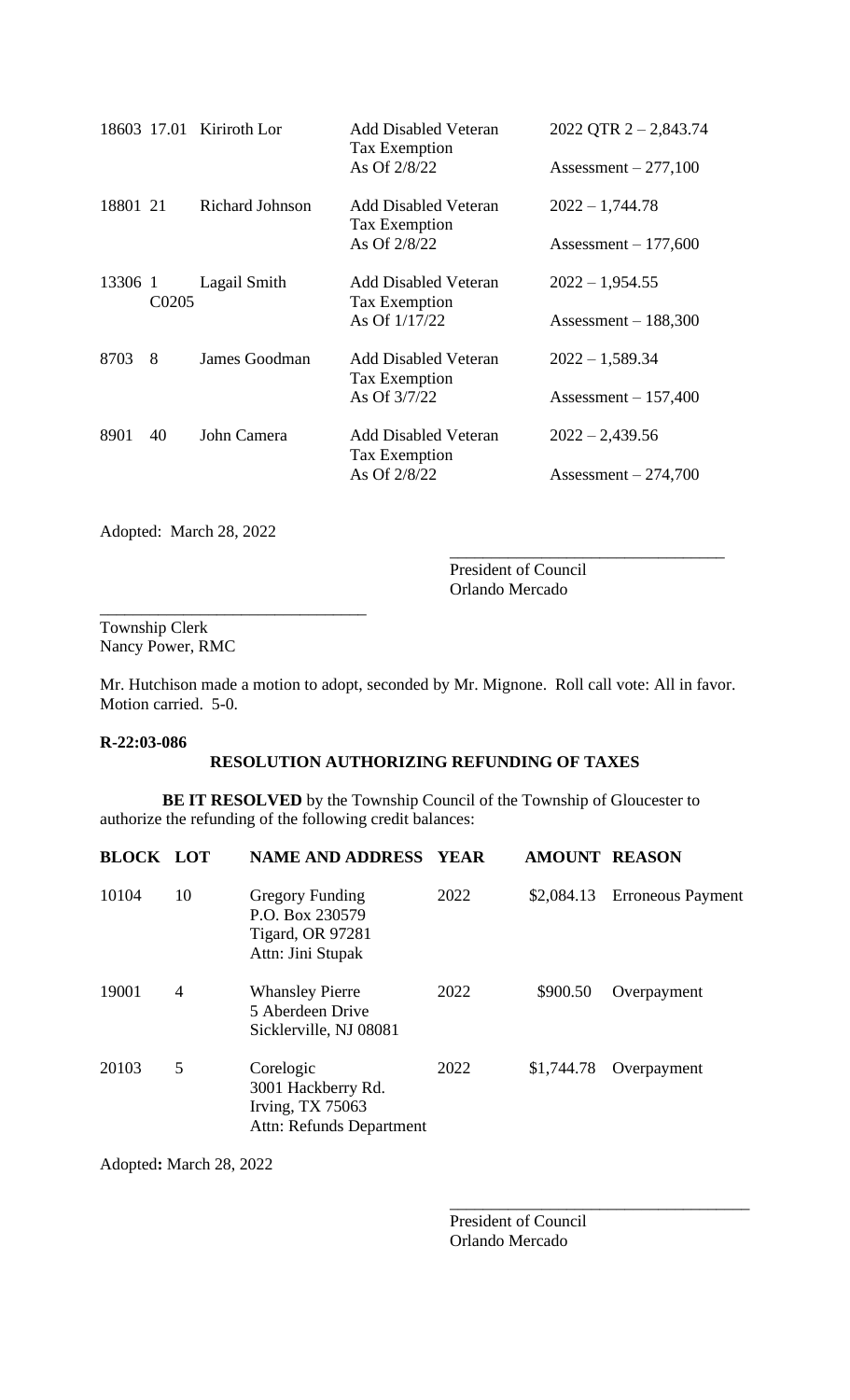Township Clerk Nancy Power, RMC

\_\_\_\_\_\_\_\_\_\_\_\_\_\_\_\_\_\_\_\_\_\_\_\_\_\_\_\_\_\_

Mr. Hutchison made a motion to adopt, seconded by Mr. Mignone. Roll call vote: All in favor. Motion carried. 5-0.

### **R-22:03-087**

## **RESOLUTION AUTHORIZING REFUNDS FROM THE DEPARTMENT OF FINANCE**

**BE IT RESOLVED** by the Township Council of the Township of Gloucester that the

following refunds be and are hereby authorized:

\_\_\_\_\_\_\_\_\_\_\_\_\_\_\_\_\_\_\_\_\_\_\_\_\_\_\_\_\_\_\_\_\_\_\_\_\_\_\_\_

Harry Landis 230 Maple Avenue Blackwood, NJ 08012

#14916-212015C 230 Maple Avenue Block 4504 Lot 1 Balance of unexpended funds: \$150.00

Adopted: March 28, 2022

President of Council Orlando Mercado

\_\_\_\_\_\_\_\_\_\_\_\_\_\_\_\_\_\_\_\_\_\_\_\_\_\_\_\_\_\_\_\_\_\_\_\_

ATTEST:

Township Clerk Nancy Power, RMC

Mr. Hutchison made a motion to adopt, seconded by Mr. Mignone. Roll call vote: All in favor. Motion carried. 5-0.

#### **R-22:03-088**

### **RESOLUTION AUTHORIZING CANCELLATION OF MUNICIPAL TAX SALE CERTIFICATES**

**WHEREAS,** Certificate of Sale #13-04890, issued to the Township of Gloucester, for delinquent taxes on Block 12402, Lot 5, assessed to William Corsino, at a tax sale held on December 23, 2013, and was redeemed by homeowner paying the full amount of the delinquency and;

**WHEREAS,** Certificate of Sale #17-00075, issued to the Township of Gloucester, for delinquent taxes on Block 1901, Lot 14, assessed to 1743 Farmhouse LLC, at a tax sale held on December 28, 2017, and was redeemed by the homeowner paying the full amount of the delinquency and;

**WHEREAS,** Certificate of Sale #18-00074, issued to the Township of Gloucester, for delinquent taxes on Block 1704, Lot 17, assessed to William Waters, at a tax sale held on December 27, 2018, and was redeemed by the homeowner paying the full amount of the delinquency and;

**WHEREAS,** Certificate of Sale #18-00074 include CCMUA charges in the amount of \$297.19 and GTMUA charges in the amount of \$155.40 to be refunded upon collection and;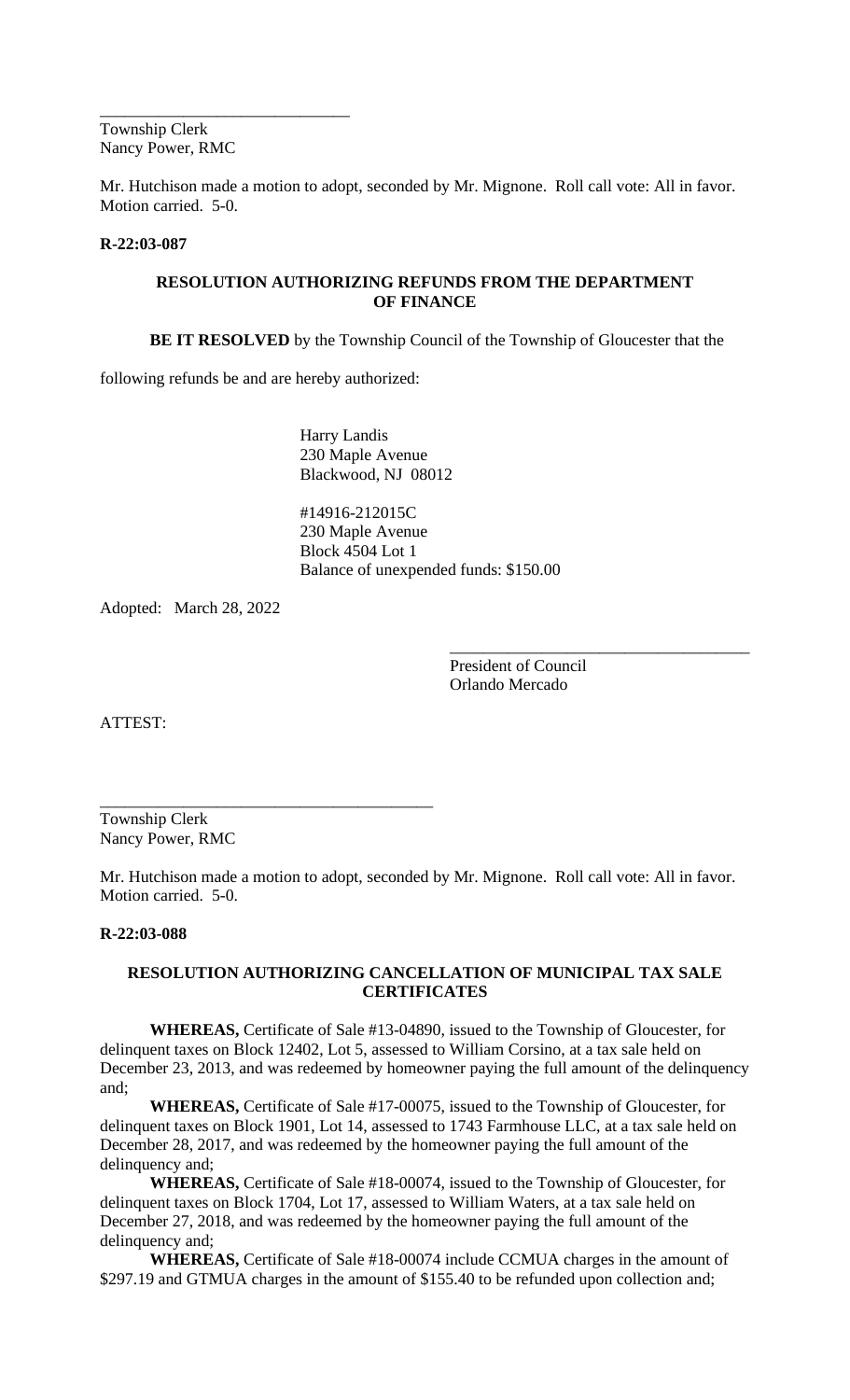**WHEREAS,** Certificate of Sale #18-00090, issued to the Township of Gloucester, for delinquent taxes on Block 2005, Lot 8, assessed to Hogar Hispano Inc, at a tax sale held on December 27, 2018, and was redeemed by the homeowner paying the full amount of the delinquency and;

**WHEREAS,** Certificate of Sale #18-00090 include CCMUA charges in the amount of \$297.86 and GTMUA charges in the amount of \$211.24 to be refunded upon collection and;

**WHEREAS,** Certificate of Sale #18-00215, issued to the Township of Gloucester, for delinquent taxes on Block 7806, Lot 18, assessed to Thompson, Morton C, at a tax sale held on December 27, 2018, and was redeemed by the homeowner paying the full amount of the delinquency and;

**WHEREAS,** Certificate of Sale #18-00377, issued to the Township of Gloucester, for delinquent taxes on Block 10501, Lot 14, assessed to Charlotte Heights Capital LLC, at a tax sale held on December 27, 2018, and was redeemed by the homeowner paying the full amount of the delinquency and;

**WHEREAS,** Certificate of Sale #18-00377 include CCMUA charges in the amount of \$594.15 to be refunded upon collection and;

**WHEREAS,** Certificate of Sale #18-00382, issued to the Township of Gloucester, for delinquent taxes on Block 10601, Lot 17.01, assessed to Wilson Bernard & Eileen C, at a tax sale held on December 27, 2018, and was redeemed by the homeowner paying the full amount of the delinquency and;

**WHEREAS,** Certificate of Sale #18-00481, issued to the Township of Gloucester, for delinquent taxes on Block 11509, Lot 7, assessed to Christmas Joanna, at a tax sale held on December 27, 2018, and was redeemed by the homeowner paying the full amount of the delinquency and;

**WHEREAS,** Certificate of Sale #18-00576, issued to the Township of Gloucester, for delinquent taxes on Block 13103, Lot 19, assessed to MRP-MDR Corp, at a tax sale held on December 27, 2018, and was redeemed by the homeowner paying the full amount of the delinquency and;

**WHEREAS,** Certificate of Sale #18-00576 include CCMUA charges in the amount of \$403.96 and GTMUA charges in the amount of \$211.24 to be refunded upon collection and;

**WHEREAS,** Certificate of Sale #18-00655, issued to the Township of Gloucester, for delinquent taxes on Block 13801, Lot 6, assessed to Fidelibus, Dale Elvino, at a tax sale held on December 27, 2018, and was redeemed by the homeowner paying the full amount of the delinquency and;

**WHEREAS,** Certificate of Sale #18-00655 include CCMUA charges in the amount of \$298.78 and GTMUA charges in the amount of \$155.40 to be refunded upon collection and;

**WHEREAS,** Certificate of Sale #18-00879, issued to the Township of Gloucester, for delinquent taxes on Block 16603, Lot 19, assessed to SKS Holdings LP, at a tax sale held on December 27, 2018, and was redeemed by the homeowner paying the full amount of the delinquency and;

**WHEREAS,** Certificate of Sale #18-01148, issued to the Township of Gloucester, for delinquent taxes on Block 19501, Lot 907, assessed to ASAL Real Estate Investments Group, at a tax sale held on December 27, 2018, and was redeemed by the homeowner paying the full amount of the delinquency and;

**WHEREAS,** Certificate of Sale #19-00077, issued to the Township of Gloucester, for delinquent taxes on Block 2103, Lot 26, assessed to Spring Hill Partners LLC, at a tax sale held on December 27, 2019, and was redeemed by the homeowner paying the full amount of the delinquency and;

**WHEREAS,** Certificate of Sale #19-00119, issued to the Township of Gloucester, for delinquent taxes on Block 4402, Lot 7, assessed to Davis, Mark W & Andra A, at a tax sale held on December 27, 2019, and was redeemed by the homeowner paying the full amount of the delinquency and;

**WHEREAS,** Certificate of Sale #19-00141, issued to the Township of Gloucester, for delinquent taxes on Block 5303, Lot 19, assessed to Mooney, Donald & Debra Ann, at a tax sale held on December 27, 2019, and was redeemed by the homeowner paying the full amount of the delinquency and;

**WHEREAS,** Certificate of Sale #21-00126, issued to the Township of Gloucester, for delinquent taxes on Block 5501, Lot 16.01, assessed to Garbin, Zorka, at a tax sale held on December 28, 2021, and was redeemed by the homeowner paying the full amount of the delinquency and;

**NOW,THEREFORE, BE IT RESOLVED,** that the Mayor and Municipal Clerk of the Township of Gloucester are hereby authorized to endorse the above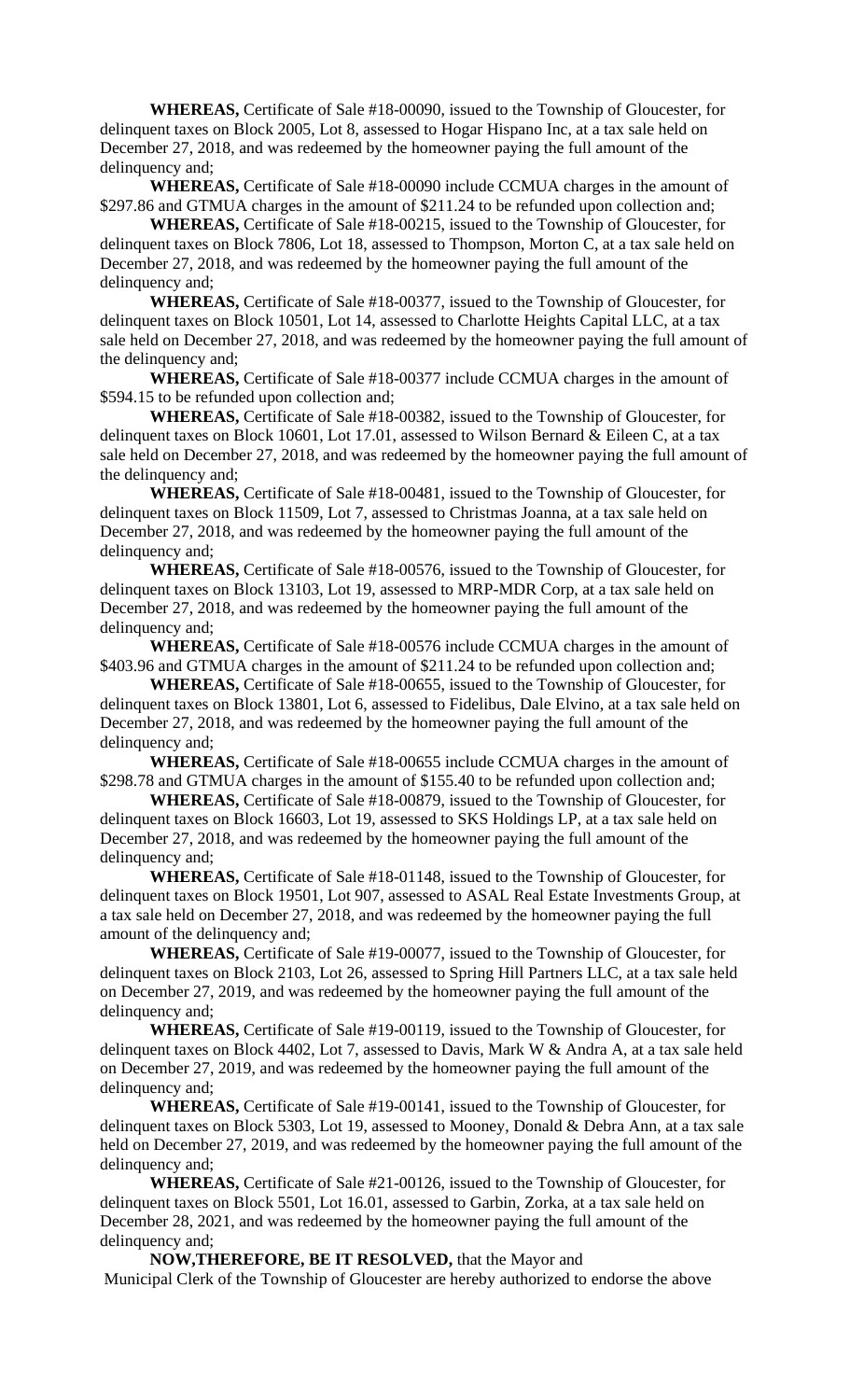Certificates of Sale for cancellation and refund GTMUA the total of \$733.28 and CCMUA the total of \$1,891.94.

Adopted**:** March 28, 2022

President of Council Orlando Mercado

\_\_\_\_\_\_\_\_\_\_\_\_\_\_\_\_\_\_\_\_\_\_\_\_\_\_\_\_

Township Clerk Nancy Power, RMC

\_\_\_\_\_\_\_\_\_\_\_\_\_\_\_\_\_\_\_\_\_\_\_\_\_\_\_\_\_\_

Mr. Hutchison made a motion to adopt, seconded by Mr. Mignone. Roll call vote: All in favor. Motion carried. 5-0.

#### **R-22:03-089**

### **RESOLUTION OF THE TOWNSHIP COUNCIL OF THE TOWNSHIP OF GLOUCESTER, CONFIRMING CASES FOR SPECIAL TAX APPEALS ASSIGNED TO BLAU & BLAU**

**WHEREAS,** the Township Council has previously retained Blau & Blau as Special Tax Appeal Counsel to file appeals to increase assessments that they found to be substantially under assessed; and

**WHEREAS**, Blau & Blau have filed such appeals for the years 2018 and 2019; and

**WHEREAS**, certain appeals as identified in Schedule A attached hereto have been filed by Blau & Blau but not specifically authorized by resolution of the Township Council of the Township of Gloucester; and

**WHEREAS,** the Township Council of the Township of Gloucester hereby authorize and certify Blau & Blau to file the appeals attached hereto in Schedule A.

**NOW, THERFORE BE IT RESOLVED,** that the Township Council further authorize the appeals Blau & Blau desire to file which have been attached hereto in Schedule A and further ratify the actions that Blau & Blau have taken on behalf of the Township of Gloucester.

Adopted: March 28, 2022

\_\_\_\_\_\_\_\_\_\_\_\_\_\_\_\_\_\_\_\_\_\_\_\_\_\_\_\_\_\_\_\_

President of Council Orlando Mercado

\_\_\_\_\_\_\_\_\_\_\_\_\_\_\_\_\_\_\_\_\_\_\_\_\_\_\_\_\_\_\_\_\_

Township Clerk Nancy Power, RMC

Mr. Hutchison made a motion to adopt, seconded by Mr. Mignone. Roll call vote: All in favor. Motion carried. 5-0.

#### **R-22:03-090**

#### **RESOLUTION AUTHORIZING THE TAX COLLECTOR TO TURN OVER FUNDS FROM PREMIUM ACCOUNT TO GENERAL FUND**

**WHEREAS,** certain adjustments are necessary to the records of the Tax Collector, and;

**WHEREAS,** in accordance with NJSA 54:5-33, any premium payments shall be held by

the collector and returned to the purchaser of the fee if and when redemption is made and;

**WHEREAS,** if redemption is not made within five years from date of sale or the Lienholder received a Final Judgement, the premium payment shall be turned over to the treasurer of the municipality: and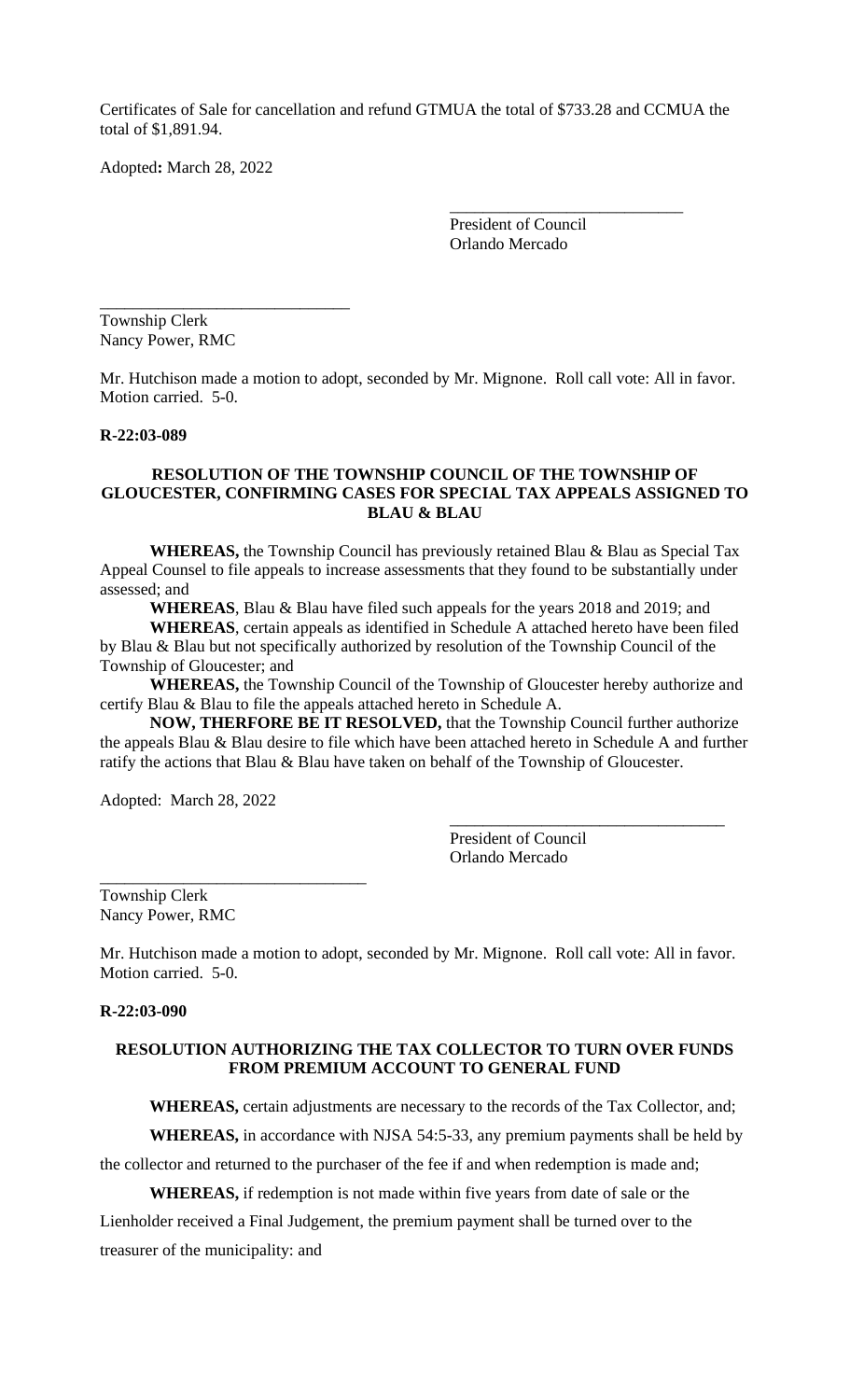**WHEREAS,** below is a list of certificate numbers and amount of premiums for the total amount of \$52,600.00 along with foreclosure date to be with turned over to the Township.

**NOW, THEREFORE, BE IT RESOLVED** by the Mayor and Council of the Township of Gloucester, County of Camden, State of New Jersey, that they hereby authorize the Chief Financial Officer to accept the premiums in the amount of \$52,600.00.

| Block Lot |                | Certificate # | <b>Foreclosure Date</b> | <b>Amount of Premium</b> |
|-----------|----------------|---------------|-------------------------|--------------------------|
| 1101      | $\overline{4}$ | 17-00040      | 12/15/20                | \$1,400.00               |
| 2203      | 11             | 16-00092      | 07/06/20                | 4,600.00                 |
| 8701      | 19             | 15-07904      | 08/09/19                | 13,000.00                |
| 11401 148 |                | 14-06614      | 07/19/21                | 1,200.00                 |
| 13103 13  |                | 14-06760      | 07/31/20                | 6,800.00                 |
|           | 13306 1-C1101  | 16-00619      | 05/05/21                | 4,100.00                 |
| 14901 30  |                | 18-00721      | 12/10/21                | 6,600.00                 |
| 15703 202 |                | 16-00837      | 06/10/21                | 300.00                   |
| 16405 2   |                | 17-00904      | 02/10/21                | 4,900.00                 |
| 16601 7   |                | 16-00957      | 08/09/19                | 100.00                   |
| 17604 32  |                | 14-07312      | 01/17/19                | 8,200.00                 |
| 19502 507 |                | 14-07517      | 12/18/19                | 1,400.00                 |
|           |                |               |                         |                          |

Total \$52,600.00

Adopted**:** March 28, 2022

\_\_\_\_\_\_\_\_\_\_\_\_\_\_\_\_\_\_\_\_\_\_\_\_\_\_\_\_\_\_

President of Council Orlando Mercado

\_\_\_\_\_\_\_\_\_\_\_\_\_\_\_\_\_\_\_\_\_\_\_\_\_\_\_\_\_\_\_\_\_\_\_\_

Township Clerk Nancy Power, RMC

Mr. Hutchison made a motion to adopt, seconded by Mr. Mignone. Roll call vote: All in favor. Motion carried. 5-0.

#### **R-22:03-091**

## **RESOLUTION OF THE TOWNSHIP COUNCIL OF THE TOWNSHIP OF GLOUCESTER AUTHORIZING THE TOWNSHIP OF GLOUCESTER TO ENTER INTO A COOPERATIVE PRICING AGREEMENT IN THE CRANFORD PRICING SYSTEM**

**WHEREAS**, N.J.S.A. 40A:11-11(5) authorizes contracting units to establish a Cooperative Pricing System and to enter into Cooperative Pricing Agreements for its administration; and

**WHEREAS,** the Cranford Police Cooperative Pricing System (ID #47-CPCPS), hereinafter referred to as the "Lead Agency" has offered voluntary participation in a Cooperative Pricing System for the purchase of goods and services; and

WHEREAS, on this 28<sup>th</sup> day of March, 2022, the Township Council of the Township of Gloucester, County of Camden, State of New Jersey duly considered participation in a Cooperative Pricing System for the provision and performance of goods and services;

**NOW, THEREFORE, BE IT RESOLVED** as follows: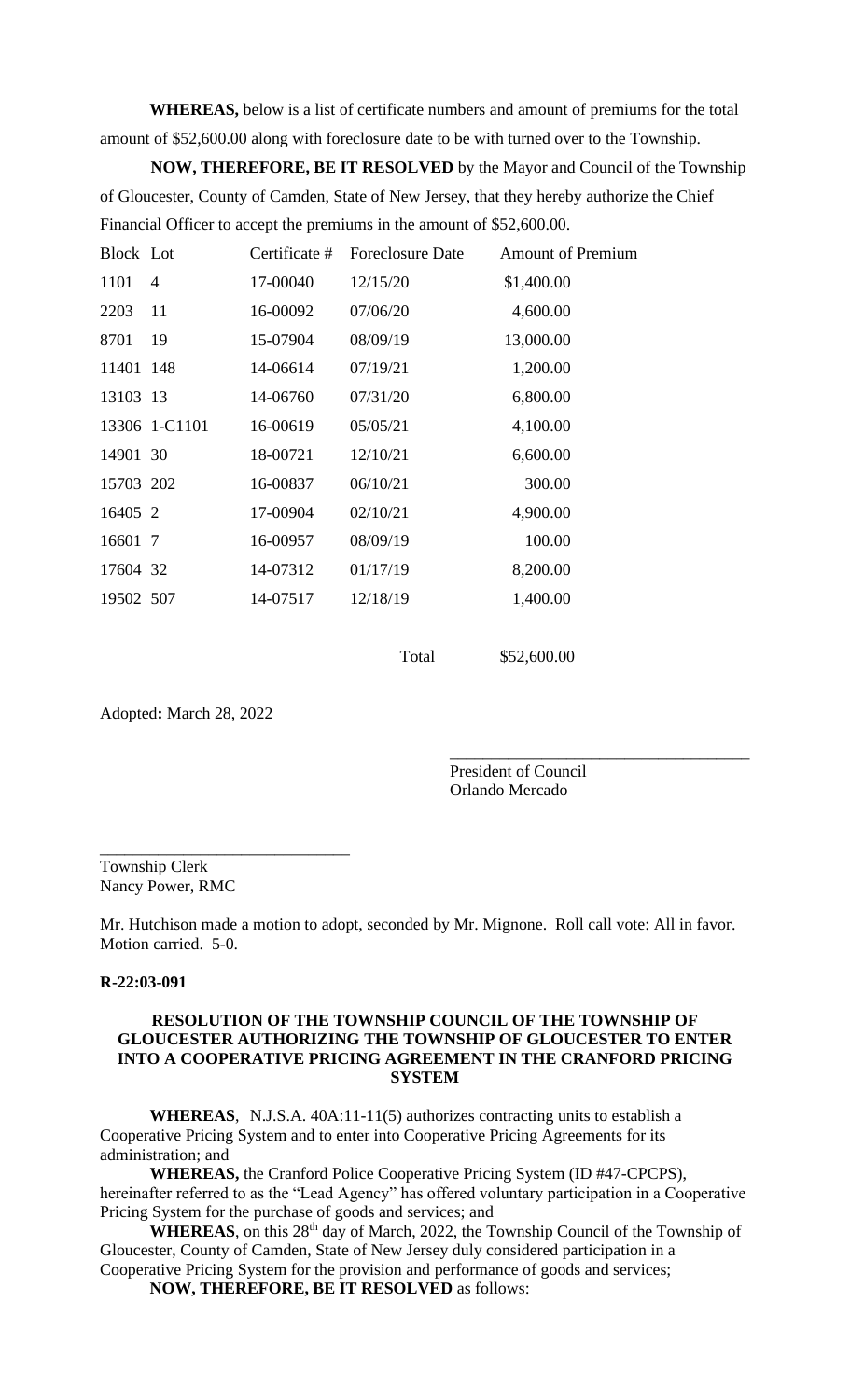## **TITLE**

This RESOLUTION shall be known and may be cited as the Cooperative Pricing Resolution of the Township of Gloucester.

# **AUTHORITY**

Pursuant to the provision of N.J.S.A. 40A:11-11(5), the Mayor of the Township of Gloucester is hereby authorized to enter into a Cooperative Pricing Agreement with the lead Agency.

#### **CONTRACTING UNIT**

The Lead Agency shall be responsible for complying with the provisions of the Local Public Contracts Law (N.J.S.A. 40A:11-1 et seq.) and all other provisions of the revised statutes of the State of New Jersey.

### **EFFECTIVE DATE**

This resolution shall take effect immediately upon passage.

Adopted: March 28, 2022

\_\_\_\_\_\_\_\_\_\_\_\_\_\_\_\_\_\_\_\_\_\_\_\_\_\_\_\_\_\_\_\_\_\_

President of Council Orlando Mercado

\_\_\_\_\_\_\_\_\_\_\_\_\_\_\_\_\_\_\_\_\_\_\_\_\_\_\_\_\_\_\_\_\_\_

\_\_\_\_\_\_\_\_\_\_\_\_\_\_\_\_\_\_\_\_\_\_\_\_\_\_\_\_

ATTEST:

Township Clerk Nancy Power, RMC

Mr. Hutchison made a motion to adopt, seconded by Mr. Mignone. Roll call vote: All in favor. Motion carried. 5-0.

#### **R-22:03-092**

### **RESOLUTION CONFIRMING AND AUTHORIZING THE SIGNING OF AN AGREEMENT OF SALE FOR PROPERTY KNOWN AS 344 AND 348 LITTLE MILL ROAD, BLOCK 14404, LOTS 38 AND 39 AND 2488, 2490 AND 2520 ERIAL ROAD, BLOCK 14404, LOTS 36 AND 37 AS SHOWN ON THE TAX MAP OF THE TOWNSHIP OF GLOUCESTER TO BE ACQUIRED WITH NEW JERSEY GREEN ACRES GRANT FUNDING**

**WHEREAS,** the Township Council of the Township of Gloucester believes in the importance of preserving open space land for historic, scenic and recreational use for the residents of Gloucester Township; and

**WHEREAS,** the Township of Gloucester desires to purchase the property located in the Township of Gloucester, County of Camden and State of New Jersey, described as Block 14404, Lots 38 and 39, Little Mill Road and Block 14404, Lots 36 and 37, Erial Road with grant funding from the State of New Jersey, Department of Environmental Protection, Green Acres Program for historic, scenic land preservation and recreation use; and

**WHEREAS,** the Township desires to purchase Block 14404, Lots 38 and 39 and Block 14404, Lots 36 and 37 for the estimated purchase price not to exceed \$309,000.00 and \$385,000.00; and

**WHEREAS,** Green Acres will determine the purchase price after completing a property appraisal; and

**WHEREAS**, the parties hereto desire to set forth their mutual understandings and agreements with respect to the sale and purchase of said properties with the signing of an Agreement of Sale.

**NOW, THEREFORE BE IT RESOLVED,** that the Township Council of the Township of Gloucester is hereby authorized to sign an agreement of sale for the property known as Block 14404, Lots 38 and 39, Little Mill Road and Block 14404, Lots 36 and 37 Erial Road, Gloucester Township, County of Camden, State of New Jersey as shown on the tax map of the Township of Gloucester in consideration for \$309,000.00 and \$385,000.00.

Adopted: March 28, 2022